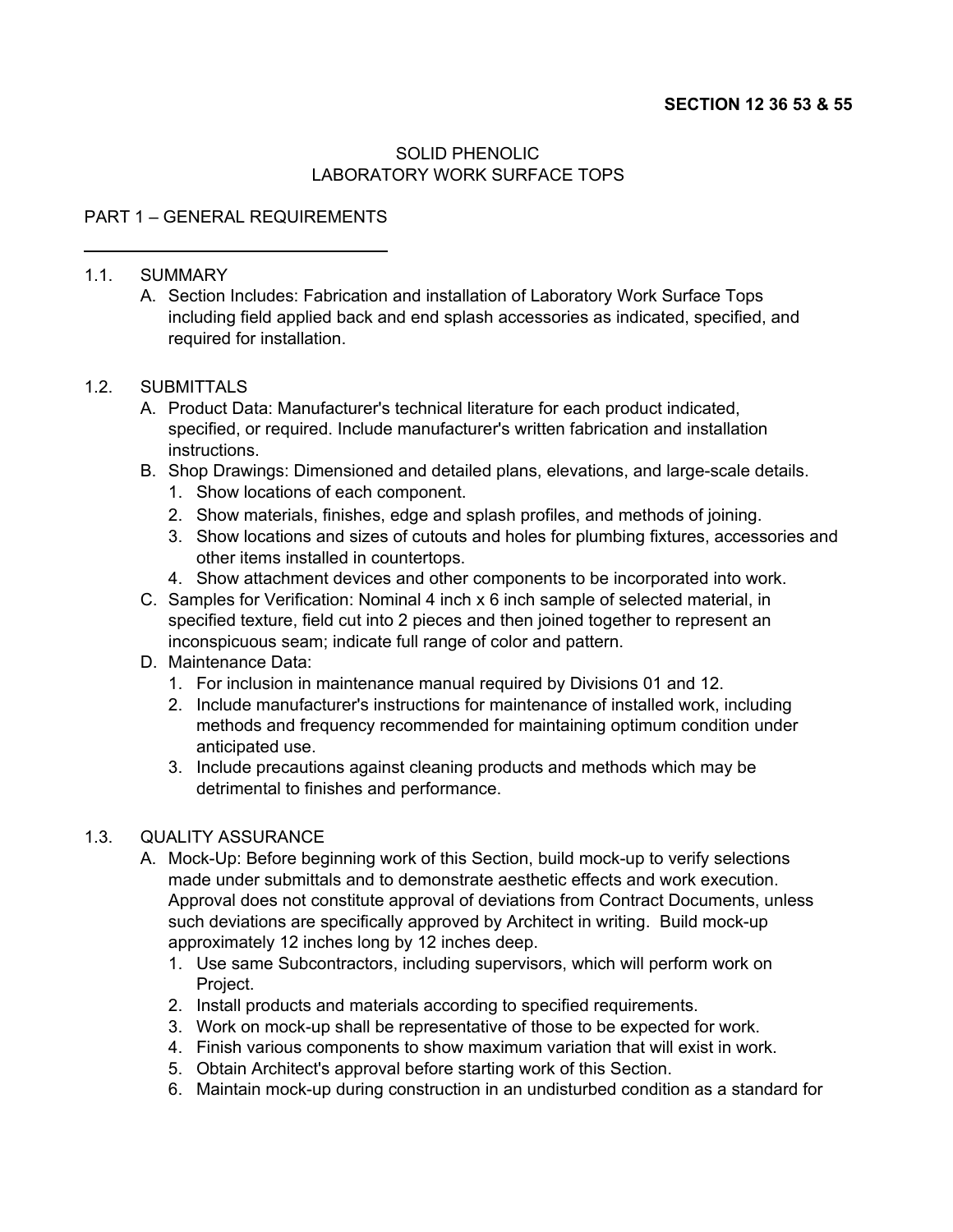judging completed work.

- 7. Do not demolish, alter, or remove mock-up until acceptable to Owner and Architect.
- 8. When directed, demolish and remove mock-up from Project.

# 1.4. FIELD CONDITIONS

- A. Field Measurements:
	- 1. Where components are indicated to fit to other construction, verify dimensions of other construction by field measurements before fabrication, and indicate measurements on Shop Drawings.

### 1.5. DELIVERY, STORAGE AND HANDLING

- A. Delivery: Do not deliver components until painting and similar activities have been completed in installation areas.
- B. Storage: Prior to installation, store in areas in which material will be installed.
- C. Handling: Handle components to prevent damage to finished surfaces.
- 1.6. WARRANTY
	- A. Manufacturer's Warranty: Provide manufacturer's 1 year warranty against defects in materials. Warranty shall provide material and labor to repair or replace defective materials. Damage caused by physical or chemical abuse or damage from excessive heat will not be warranted. Failures caused by improper field fabrication or installation will not be warranted.

### PART 2 - PRODUCTS - Solid Phenolic Work Surfaces

### 2.1. MANUFACTURERS

- A. Available Manufacturers or Supplier's: Subject to compliance with requirements of Contract Documents, manufacturers offering products that may be incorporated into work include, but are not limited to, those named alphabetically below.
	- 1. Breezy Street, LLC
	- 2. 7708 E Calle de las Brisas Scottsdale, AZ 85255
	- 3. Ph: (888) 488-3665
	- 4. Email: [sales@FunderMaxNA.com](mailto:sales@FunderMaxNA.com)
- 2.2. Fundermax Max Resistance 2 SOLID PHENOLIC SHEET MATERIAL:

**Description**: Fundermax Max Resistance 2 solid phenolic is manufactured by FunderMax GmbH. Max Resistance 2 is a self-supporting flat panel based on thermosetting phenolic resins, homogeneously reinforced with kraft paper fibers and manufactured under high heat and pressure to form a solid phenolic SPC compact countertop material. The panels have a pigmented resin, decorative surface with a scientifically developed, double-cured polyurethane acrylic coating.

Tested in accordance with chemical resistance test procedure per SEFA 8 and other international norms.

1. Chemical resistance tested at 24 hours using international test methods.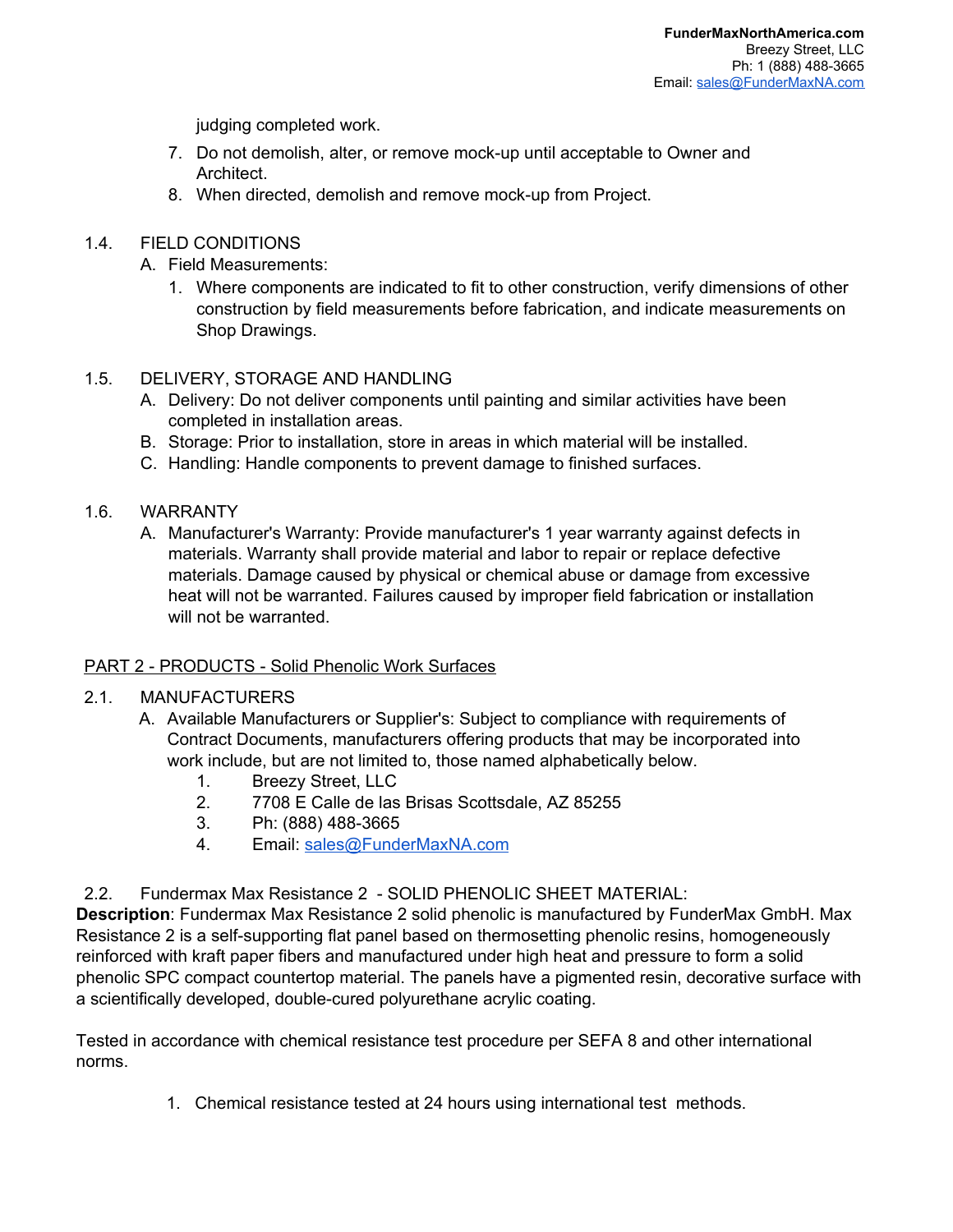2. Fundermax Max Resistance 2 provides high aesthetics and a quality appearance for applications for sterile and chemically resistant laboratory work surfaces. Completely compatible with epoxy resin, polyethylene or stainless steel sinks.

- 3. Basis of Design Selection and Supply:
	- a) Fundermax Max Resistance 2 Lab Grade countertops work surfaces
	- b) Fabricator & Supplier: BreezyStreet, Inc
	- c) Color: As indicated in Interior Finish Legend on Drawings. Deep Black (industry standard) - Code: 0082 RE
	- d) Finish: Matte.
	- e) Thickness: 1" (25 mm) (Industry Standard); 3/4" (19/20 mm) suitable alternative.
	- f) Edges and Corners: 1/8" (3.175 mm) machined beveled top edge with blended bevel corners.
	- g) Surface: Flat only with finished exposed edges (Industry Standard)

## 2.3. ACCESSORIES

- A. Joint Adhesives:
	- 1. Description: No-added urea formaldehyde, 1 or 2 part adhesive capable of creating inconspicuous, non-porous seams; acceptable to material manufacturer.
- B. Fasteners and Mounting Hardware: Device type and size required sufficient to correctly attach or anchor specified item to casework or support brackets indicated without failure.

### 2.4. FABRICATION

- A. Fabrication Quality Standards: In addition to standards listed by manufacturer, comply with following, unless otherwise specified:
	- 1. Material quality standards: Material shall be a solid, hard and made of wood- based fibers of kraft papers with thermosetting phenolic resin pressed under high heat and pressure to form a composite material formulated to provide a work surface with chemical and heat resistance characteristics. The combination of asbestos free inert filler material, kraft fibers and phenolic resin shall be press cured in order to achieve maximum chemical resistance and physical strength and stability. Surfaces shall have a uniform low-sheen matte crystal smooth surface finish and the material shall be extremely hard and resistant to heat, chemical attack, self- extinguishing and non-absorptive in nature.
	- 1. Approved submittals.
	- 2. Contract Documents.
- B. Warpage:
	- 1. Inspect work surface for warpage before fabrication or installation. Measure in unrestrained condition. Work surface will be accepted for use if there is no gap exceeding 1/16" (1.59 mm) in a 36" (914 mm / 0.9 mtr) span or 3/16" (4.5 mm) in 96" (2438 mm) span.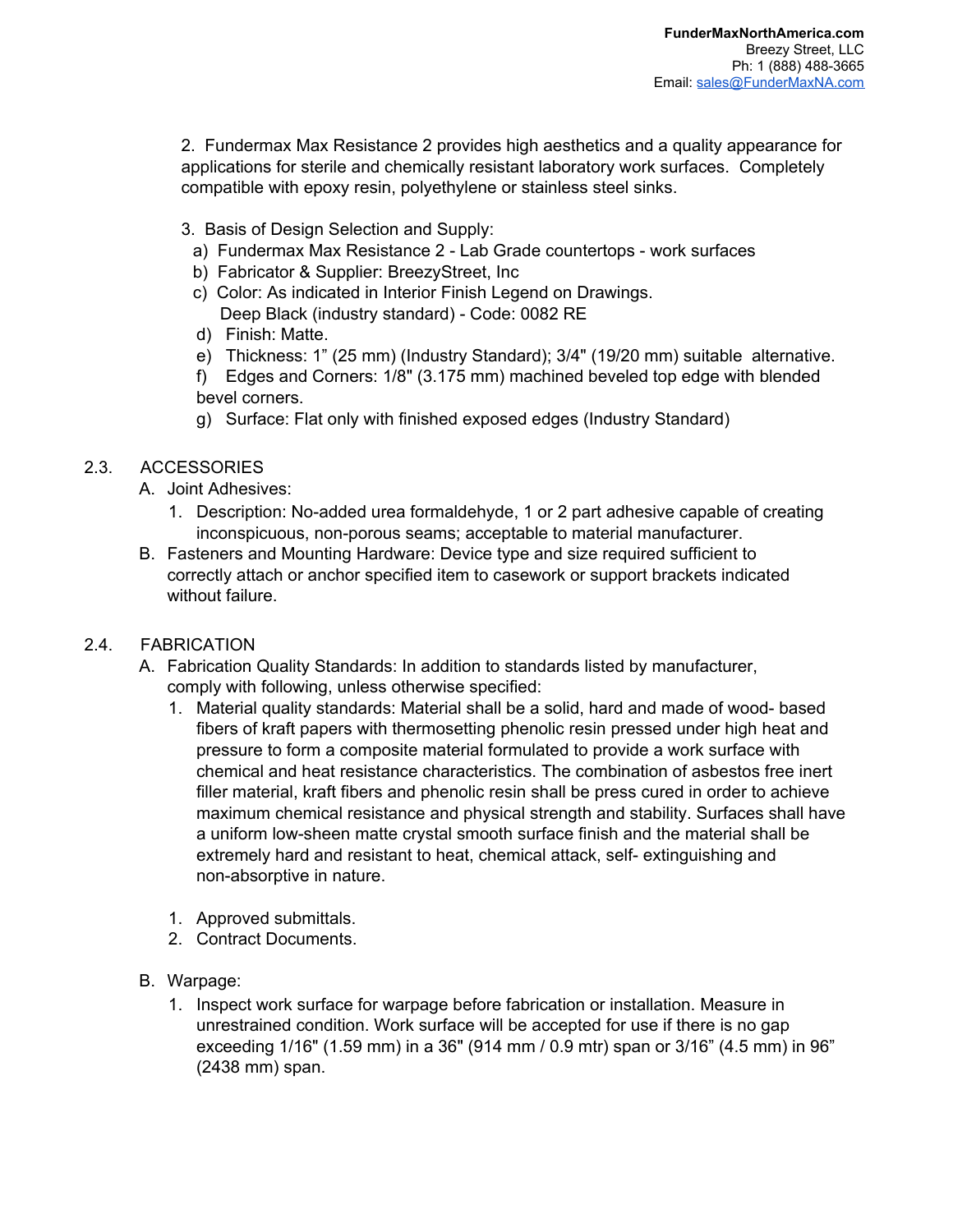- C. Fabrication:
	- 1. Provide in longest practical lengths, 96" (2438 mm); 108" (2745 mm) or 120" (3048 mm) being maximum available. All seam joints shall be bonded with a highly chemical and corrosion resistant 2 part epoxy adhesive or chemical resistant silicone. Provide 1/8" (3.17 mm) drip groove on front underside of exposed edges set back 1/2" (12.5 mm) from edge at all sink areas and where shown on drawings. All exposed edges and corners to be finished.
- D. Slab Sizes for field fabrication:
	- 1. Oversized 64" x 108.09" (1630 x 3745.60 mm), factory or field fabricated, cut to sizes required per drawings;  $60.24$ " x 120.08" nominal 5' x 10' (1530 x 3050 mm) and 73.23" x 100.40" nominal 6' x 8'. (1860 x 2550 mm).
	- 2. Thickness Tolerances: Each top corner shall not deviate more than plus / minus 1/16" (1.59 mm) from nominal.
	- 3. Size Tolerances: Length, plus / minus 1/8" Width (3.17 mm), plus / minus 1/16" (1.59 mm).
	- 4. Squareness: Compare the diagonal corner-to-corner measurements across the width of each work surface. The diagonal measurements must be within 1/16" (1.59 mm).
- D. Penetrations:
	- 1. Location of cutouts and drillings: Plus / minus 1/8" (3.17 mm). Cutout sizes and drillings: Plus / minus 1/16" (1.59 mm).
- E. Fastening Tops to Base Cabinets:
	- 1. Secure solid phenolic Max Resistance 2 to cabinets with silicone adhesive, applied at each corner and with a continuous bead along perimeter edges.
	- 2. Maximum penetration of #10 self tapping screws into underside of solid phenolic countertops shall not be installed closer than  $\frac{1}{4}$ " (6 mm) below the top surface, unless instructed otherwise by countertop manufacturer.
	- 3. Abut solid phenolic top and edge surfaces in one true plane with flush hairline joints or with 1/16" to 1/8" (1.58 mm to 3.17 mm) seam, filled with either epoxy resin adhesive or silicone.
- F. Shop Assembly:
	- 1. Fabricate shapes in sizes and profiles indicated according to approved shop drawings and manufacturer's instructions.
	- 2. Where necessary for fitting at Project, provide ample allowance for scribing, trimming, and fitting.
- G. Seams:
	- 1. Form inconspicuous joints between components.
	- 2. Reinforce on concealed side with strip of surfacing material not less than 1 inch on either side of joint by same thickness as components being joined.
	- 3. Locate more than 3 inches from cutouts.